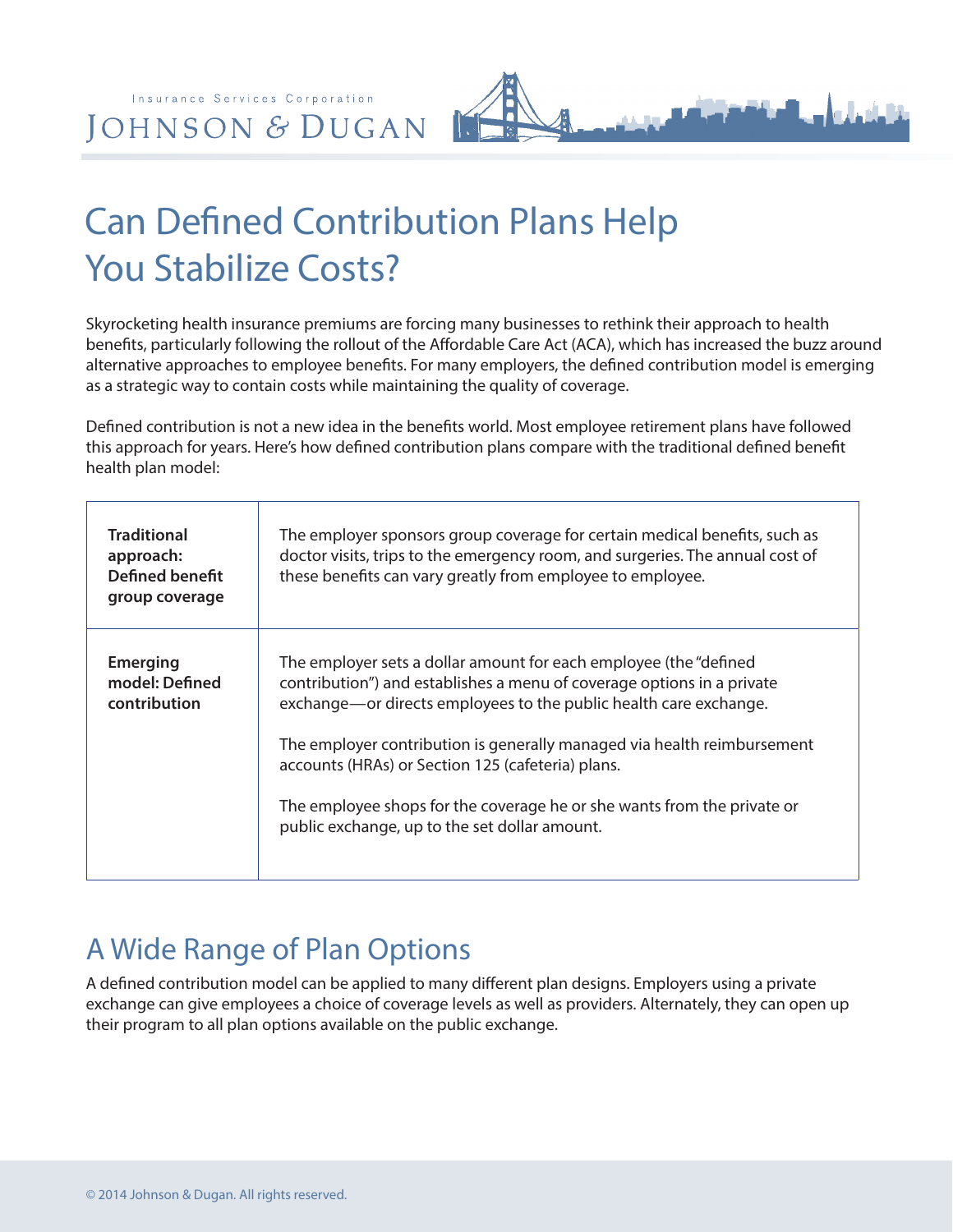

All defined contribution programs have the following in common:

- Participant choice of plan and providers (although the amount of choice can vary widely in a private exchange).
- Higher cost sharing for the participant. The general expectation is that people will be more strategic with their health spending if their own money is involved.
- Greater involvement from the participant in managing their own care.
- An emphasis on health education to empower participants to take control of their own wellness.
- Web-based tools for administrative functions such as billing, claims, etc.

### Other Benefits of the Defined Contribution Model

Cost control isn't the only advantage of the defined contribution model. There are a number of other reasons businesses might look into it:

- 1. It addresses rising consumer demand for choice and information. The American consumer has become a citizen of the Internet, accustomed to on-demand information and near-limitless shopping choices. It was only a matter of time before these realities trickled into the health care arena. Millennials and Generation Y, in particular, often don't see a tremendous value in benefits ("I never go to the doctor"), and they value choice and lower premiums far more than 100% coverage. For employers with a large number of young, healthy participants, a defined contribution model may be an especially good fit.
- 2. It encourages informed consumption of health care by increasing access to health and wellness information—and by putting some of the employee's own money on the line.
- 3. It provides another pathway for employers to stay competitive with their benefits. Employers can even define different contribution levels for select groups of employees—for example, to attract and retain senior leadership or unique skillsets.
- 4. It can ease the administrative burden on HR. Online tools reduce or eliminate paperwork, and there's no company-to-insurer relationship to maintain.
- 5. It ensures flexibility for a diverse employee group. Traditional health plans are one-size-fits-all. A defined contribution model enables employers to offer a variety of coverage levels, from which employees can choose the plans that best fit their individual circumstances.